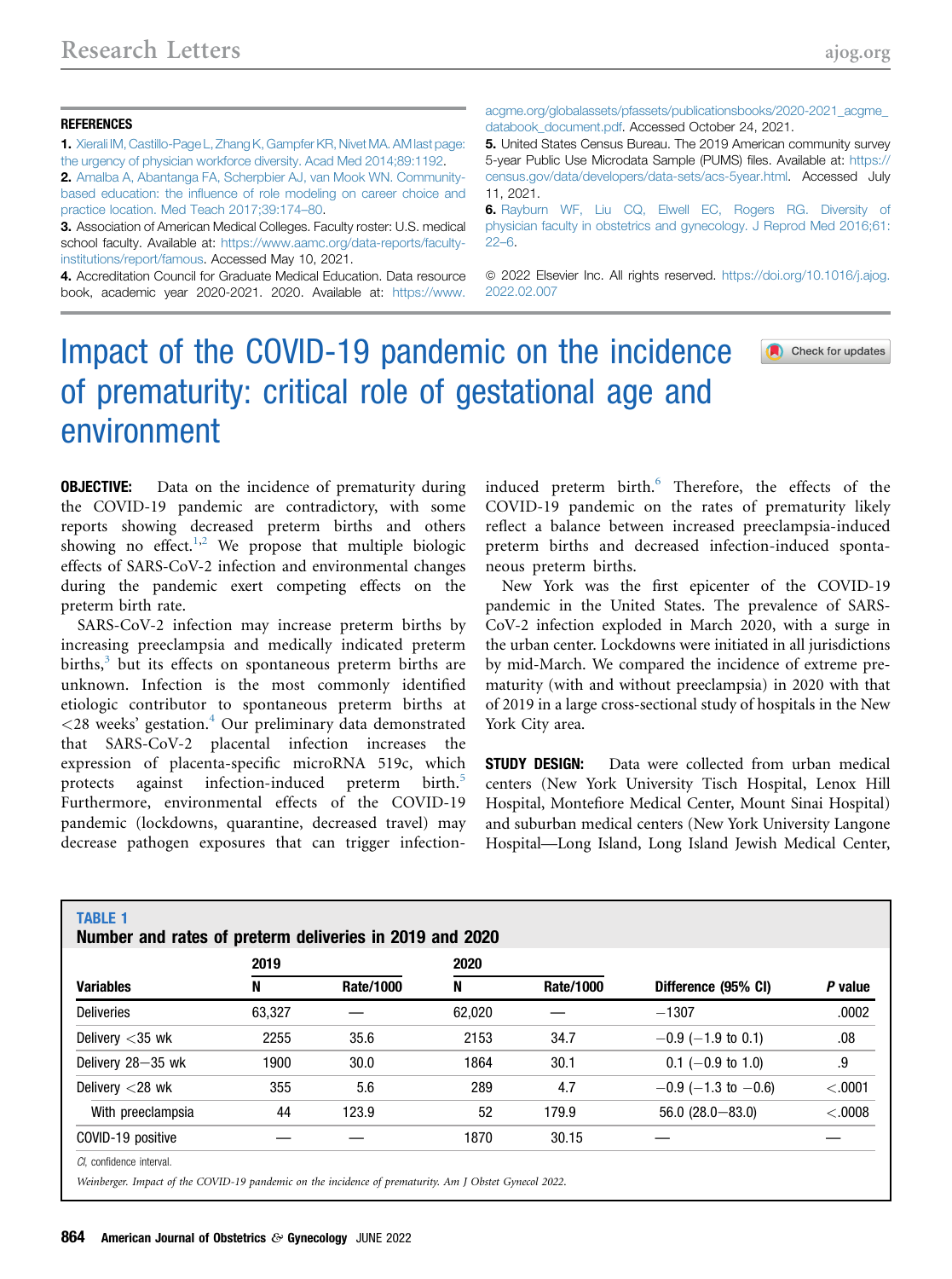<span id="page-1-0"></span>TABLE 2

| <b>Variables</b>         | <b>Urban</b>    |           |        |           |                       |         |  |  |  |
|--------------------------|-----------------|-----------|--------|-----------|-----------------------|---------|--|--|--|
|                          | 2019            |           | 2020   |           |                       |         |  |  |  |
|                          | N               | Rate/1000 | N      | Rate/1000 | Difference (95% CI)   | P value |  |  |  |
| <b>Total deliveries</b>  | 35,466          |           | 33,471 |           |                       |         |  |  |  |
| Delivery $<$ 35 wk       | 1311            | 37.0      | 1269   | 37.9      | $0.9$ (-0.5 to 2.4)   | $\cdot$ |  |  |  |
| Delivery 28-35 wk        | 1103            | 31.1      | 1091   | 32.6      | $1.5(0.2 - 2.8)$      | .03     |  |  |  |
| Delivery $<$ 28 wk       | 208             | 5.9       | 178    | 5.3       | $-0.5$ (-1.1 to 0.0)  | .06     |  |  |  |
| With preeclampsia        | 21              | 101.0     | 28     | 157.3     | $56.3$ (22.2-88.6)    | .001    |  |  |  |
| COVID-19 positive        |                 |           | 1344   | 40.2      |                       |         |  |  |  |
|                          | <b>Suburban</b> |           |        |           |                       |         |  |  |  |
| <b>Total deliveries</b>  | 27,861          |           | 28,549 |           |                       |         |  |  |  |
| Delivery $<$ 35 wk       | 944             | 33.9      | 884    | 30.9      | $-2.9$ (-4.4 to -1.5) | .0001   |  |  |  |
| Delivery 28-35 wk        | 847             | 30.4      | 812    | 28.4      | $-2.0$ (-3.4 to -0.6) | .06     |  |  |  |
| Delivery $<$ 28 wk       | 97              | 3.5       | 72     | 2.5       | $-1.4$ (-2.0 to -0.8) | < .0001 |  |  |  |
| With preeclampsia        | 23              | 156.5     | 24     | 216.2     | 59.8 (11.5 - 105.7)   | .01163  |  |  |  |
| COVID-19 positive        |                 |           | 526    | 18.4      |                       |         |  |  |  |
| Cl. confidence interval. |                 |           |        |           |                       |         |  |  |  |

Weinberger. Impact of the COVID-19 pandemic on the incidence of prematurity. Am J Obstet Gynecol 2022.

North Shore University Hospital, Westchester Medical Center, and Stony Brook University Hospital) in New York. Rates of prematurity with and without preeclampsia were compared using the inverted skew-corrected score test for binomial distributions and Poisson regression.

RESULTS: Total deliveries decreased from 63,327 in 2019 to 62,020 in 2020, with a SARS-CoV-2 positivity rate of 30.1 per 1000 [\(Table 1\)](#page-0-0). Extreme prematurity (<28 weeks' gestation) decreased from 5.6 to 4.7 per 1000 deliveries in 2020  $(P<.0001)$ , but the rate of moderate prematurity  $(28-35)$ weeks' gestation) did not change. Preeclampsia increased in 2020, from 123.9 to 179.9 per 1000 in mothers who delivered at <28 weeks' gestation.

At the suburban sites, overall prematurity dropped significantly (33.9 to 30.9/1000,  $P=0001$ ), primarily driven by decreased rates of extreme prematurity (3.5 to 2.5/1000, P<.0001). In contrast, at urban sites, total and extreme prematurity did not significantly decrease, and moderate prematurity increased (31.1 to 32.6/1000,  $P=03$ ). The rates of SARS-CoV-2 positivity were significantly higher in urban than in suburban sites (40.2 vs 18.4/1000, P<.0001) [\(Table 2\)](#page-1-0).

CONCLUSION: In 2020, the COVID-19 pandemic in New York was associated with an overall decreased rate of extreme preterm births (<28 weeks' gestation) despite an increased rate of preeclampsia. This is consistent with the fact that extreme preterm births usually occur spontaneously secondary to infection. Decreased intrapartum infection was likely related to both the environmental effects of lockdowns and possible biologic effects of SARS-CoV-2 infection on the placenta. In contrast, the rates of moderate prematurity (>28 weeks' gestation) did not decrease. This is most likely related to the relative impact of increased preeclampsia and other medical indications for preterm delivery. Conflicting results in earlier reports may be related to the diversity in the gestational ages and the contributing etiologic factors for preterm birth in the studied population.

The effects of the pandemic in New York were different in urban and suburban populations. Total prematurity decreased at suburban sites, driven by significant decreases in extreme prematurity. In contrast, at urban sites, total and extreme prematurity remained unchanged, and moderate prematurity increased. It is possible that lockdowns were less effective in the urban locations, as demonstrated by the increased prevalence of COVID-19 infection. Our findings highlight the importance of providing socioeconomic data in reports on the population effects of the pandemic.

Barry Weinberger, MD Division of Neonatology Department of Pediatrics Cohen Children's Medical Center, Northwell Health Donald and Barbara Zucker School of Medicine at Hofstra/ Northwell New Hyde Park, NY